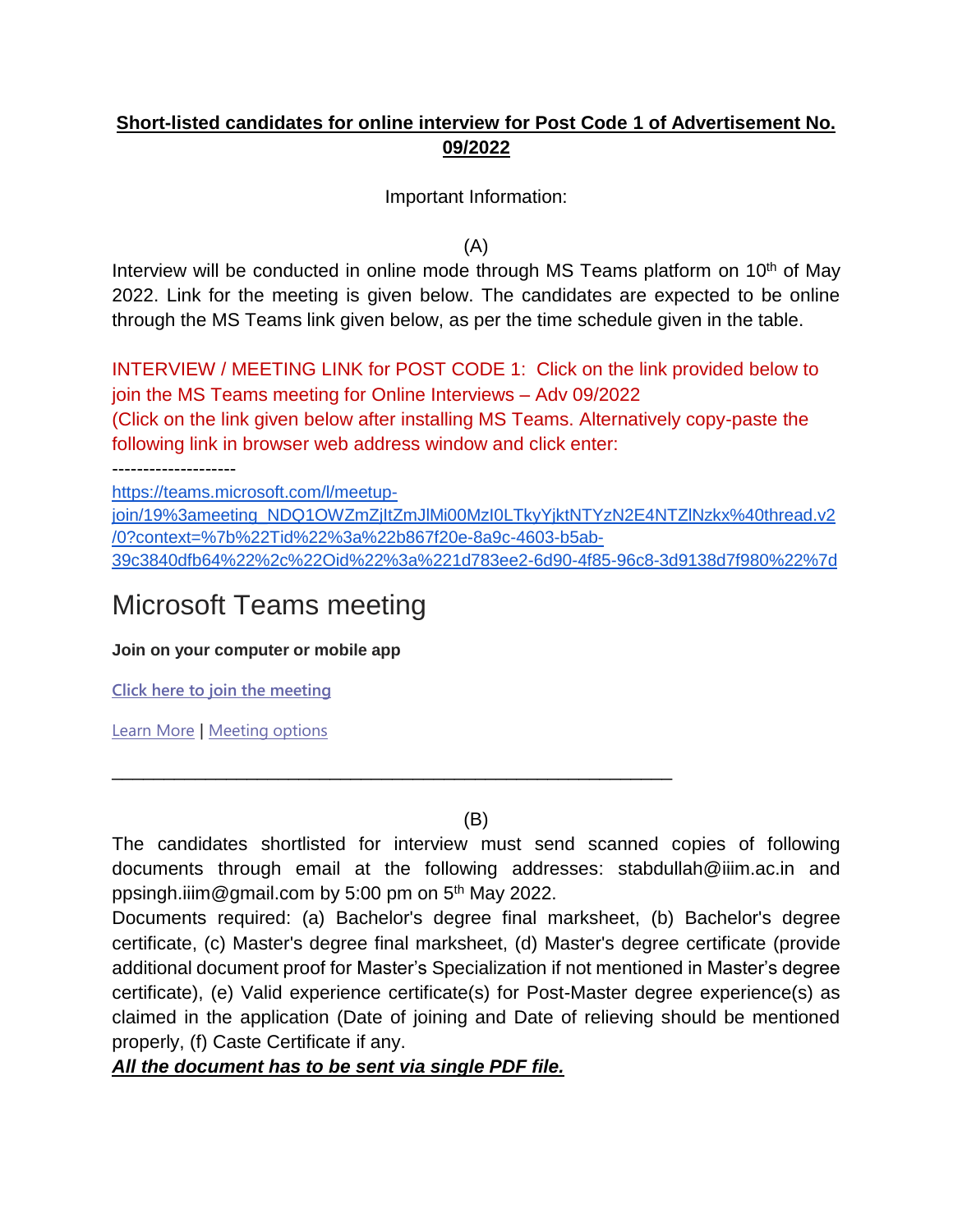$(C)$ 

List of candidates provisionally short-listed for online interview (Necessary documents proof have to be sent before appearing to interview as mentioned above) for Post Code 1 of Advertisement No. 09/2022 and interview schedule.

(D)

Any Candidate who fits into the screening criteria and inadvertently missed out can also connect through email at the following addresses: stabdullah@iiim.ac.in and ppsingh.iiim@gmail.com (for post code 1) by 5<sup>th</sup> May 2022

#### **Post Code: 1**

#### **Screening Criteria:**

- 1. Greater than or equal to 65% marks in Master [Specialisation in Master's degree and Age Criteria will be verified as per the advertisement upon receiving of the required document(s) before the interview].
- 2. Relevance of subject specialization in Master's degree

| <b>S. No.</b> | <b>Candidates Name</b> | Gender | Parentage                   | Date and<br>Time of<br><b>Interview</b> |
|---------------|------------------------|--------|-----------------------------|-----------------------------------------|
| 1.            | Poorvi Allawadi        | Female | Shailender Mohan            |                                         |
| 2.            | Padma K                | Female | <b>Kumar K</b>              |                                         |
| 3.            | Dhanya Krishnan        | Female | KV Krishnan                 |                                         |
| 4.            | Shagun Sharma          | Female | <b>Dharam Chand Sharma</b>  |                                         |
| 5.            | Farhat Fayaz           | Female | Fayaz Ahmad Mir             |                                         |
| 6.            | Somya Bisht            | Female | Ramesh Singh Bisht          |                                         |
| 7.            | Sunil Dass V           | Male   | Velani A                    |                                         |
| 8.            | Himanshu Bansode       | Male   | <b>FW Bansode</b>           |                                         |
| 9.            | Rukhsana Nazir         | Female | Nazir Ahmad Bhat            |                                         |
| 10.           | Kanan Sharma           | Male   | Rajesh Sharma               |                                         |
| 11.           | Pratibha Yadav         | Female | <b>Udayveer Singh Yadav</b> |                                         |
| 12.           | Suksham Gupta          | Female | Parshotam Gupta             |                                         |
| 13.           | Lipat Kaur             | Female | Amar Parkash Jeet Singh     | 10th May                                |
| 14.           | Zahidul Islam Sofi     | Male   | GH.Qadir Sofi               | 2022                                    |
| 15.           | Radhika Anand          | Female | <b>Bikram Jeet Anand</b>    | 10:30 AM                                |
| 16.           | Syed Muhsin Hussain    | Male   | Syed Altaf Hussain          | onwards                                 |
| 17.           | Sapna Kumari           | Female | Ramesh Lal                  |                                         |
| 18.           | Mohsin Ayaz            | Male   | Ayaz Ahmed Mattoo           |                                         |
| 19.           | <b>Gurpreet Singh</b>  | Male   | Gurtej Singh                |                                         |
| 20.           | Rajiv Patel            | Male   | <b>Umesh Prasad</b>         |                                         |
| 21.           | Mudassir Ahmad         | Male   | Mohd Ismayeel Lone          |                                         |
| 22.           | Shraddha Ojha          | Female | Santosh Kumar Ojha          |                                         |
| 23.           | Shivam Kumar           | Male   | Anil Kumar Tiwari           |                                         |
| 24.           | Chandrakant Sahu       | Male   | Raju Sahu                   |                                         |